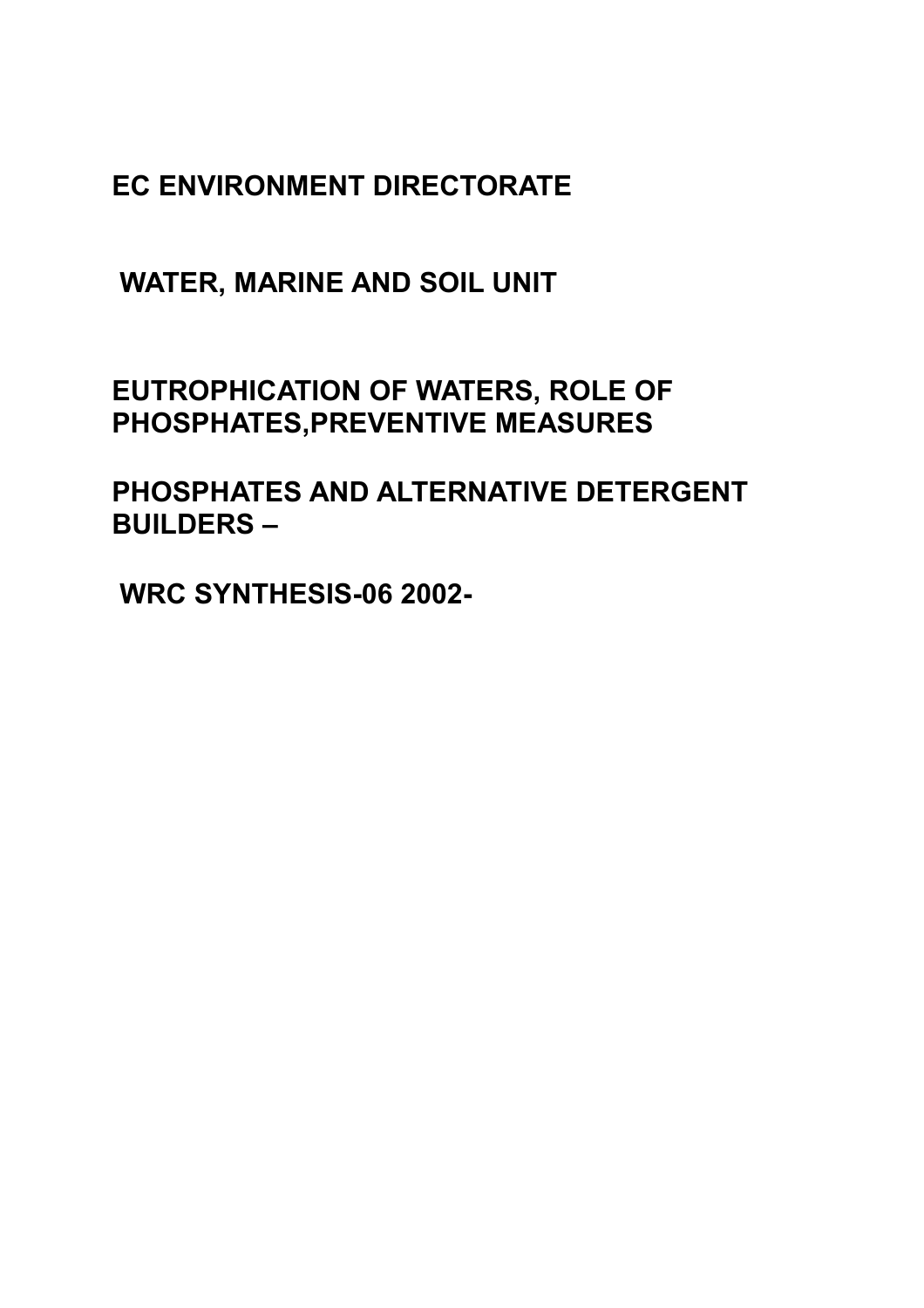# **SUMMARY**

# **Introduction**

Recognition of the relationship between increasing phosphorus inputs to surface waters and the subsequent increase in eutrophication of water bodies gave rise to public concern during the 1970's and 1980's. This led to action by several countries including the USA, Japan and some EU member states, to reduce phosphorus loads, particularly from urban and industrial point sources.

The two main areas of action that have taken place, particularly in the late 1980's and early 1990's are:

- A reduction in the amount of sodium tripolyphosphate (STPP) used in detergent builders and switch to 'alternative' non-phosphate based builders, such as Zeolite A; and,
- Improving wastewater treatment through implementation of the Urban Wastewater Treatment Directive (UWWTD).

Where STPP is used as builder in household detergents it contributes to up to 50% of soluble (bioavailable) phosphorus in municipal wastewater, therefore a reduction in the use of phosphate based detergents should have a positive impact on the eutrophication of surface water bodies. Measures to reduce the use of STPP based detergents in the EU included the introduction of laws or voluntary agreements to change to Zeolite A as the builder for household laundry detergents. As a result STPP consumption has decreased substantially since the early 1980's, with dramatic decreases observed in Germany, Italy, the Netherlands and Switzerland. The widespread introduction of zeolite based detergents, even in countries where no formal action was taken, implies widespread acceptance of zeolite based detergents throughout Member States.

The European Commission (EC) has implemented this study to address the current use of phosphates in detergents throughout the European Union (EU) and recommend appropriate measures to improve the current situation. The study covers the fifteen Member States of the EU and the three accession countries Poland, Hungary and the Czech Republic.

The aim of the study is to investigate the costs and benefits of substituting phosphorus in detergents with other appropriate builders and to provide recommendations on the most appropriate method of reducing phosphorus concentrations in surface waters, through either improving wastewater treatment, banning the use of phosphates as detergent builders, or a combination of the two approaches.

With the exceptions of Belgium and the Irish republic, measures to move from the use of STPP to Zeolite A in domestic laundry detergents in EU member states were initiated by 1990. Most measures were either statutory limits on the STPP content, or voluntary agreements with detergent suppliers.

As a result of these measures STPP consumption decreased dramatically between 1984 and 1990 in Germany, Italy, the Netherlands and Switzerland, and is now effectively zero in these countries. In all these countries, voluntary or legislative action was taken during the same period. STPP consumption decreased more gradually between 1984 and 1990 in Austria, Belgium, Denmark, Finland, Ireland and Sweden, although is now low or zero. In other EU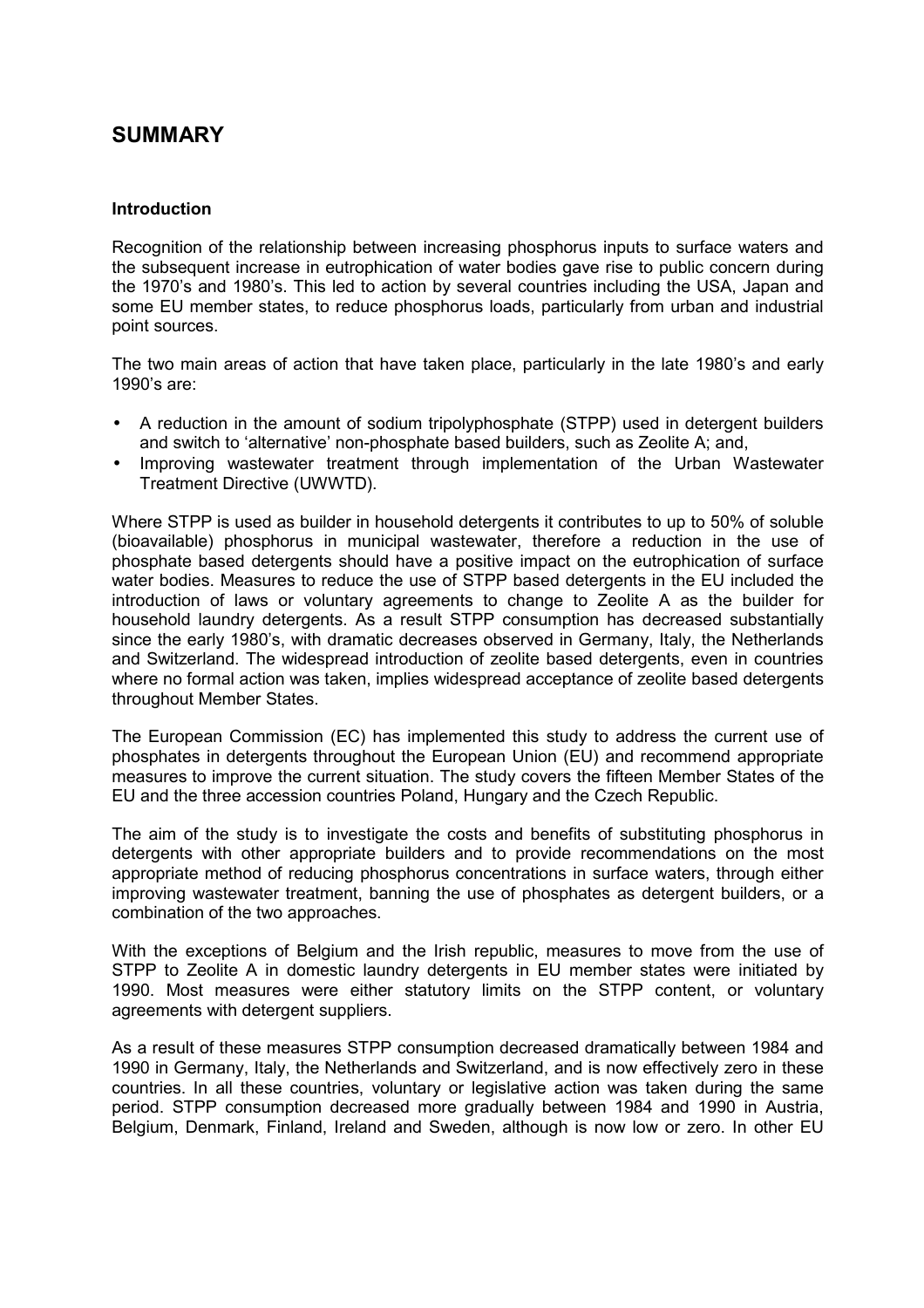member states, household laundry detergents built from STPP and from Zeolite A have roughly equal market shares, including France, Greece, Portugal, Spain, UK. The same applies in the Czech Republic and Hungary. However, in Poland, most household laundry detergents sold are built from STPP.

#### **The phosphate and zeolite industries in Europe**

An overview of the phosphate and zeolite industries in Europe is made, including details of production, extraction and manufacturing processes.

The two distinct components to the phosphate industry in Europe are the fertiliser and chemical industries. While the fertiliser industry requires lower levels of phosphate purity, the quantity of phosphorus used is 10 times that of STPP. The chemicals industry supplies foods, detergents and a variety of other industries, of which over 50% of non-fertiliser phosphate is used for detergents.

The European STPP production industry is relatively small, contributing to less than 10% of overall world production. China and India are major producers. A ban on STPP use in detergents in the EU would be likely to reduce the European STPP manufacturing base, and increase the risk of production being moved elsewhere in the world.

In comparison, approximately 50% of detergent zeolites are produced in Europe, the capacity for production exceeds current production, and it is likely that any increased demand for Zeolite A could be met without any additional major investment.

#### **Discharges of phosphorus to surface waters**

Estimated quantities of phosphorus discharged to surface water via municipal households are presented and the current situation compared to a number of scenarios, namely:

- i. If there were are complete ban of STPP use;
- ii. Full implementation of the UWWTD; or,
- iii. A combination of i & ii

While industrial sources may be important locally, the two main sources of phosphorus inflows to surface water are municipal wastewater and agriculture. In catchments with low levels of wastewater treatment (i.e. no P removal) municipal wastewater generally represents the largest source of phosphorus. However, where municipal wastewater treatment is of a high standard (e.g. tertiary with P removal), the largest source of phosphorus is from agricultural inputs.

The main agricultural sources are from animal husbandry or fertiliser use, with erosion and run off being the major transport pathways of phosphorus to surface waters.

Phosphorus from detergents contributes an estimated 25% of phosphorus in municipal wastewater requiring treatment in the EU Member States where STPP is still used, Hungary and the Czech Republic. However, the percentage is likely to be higher in Poland, where most detergents are built on STPP.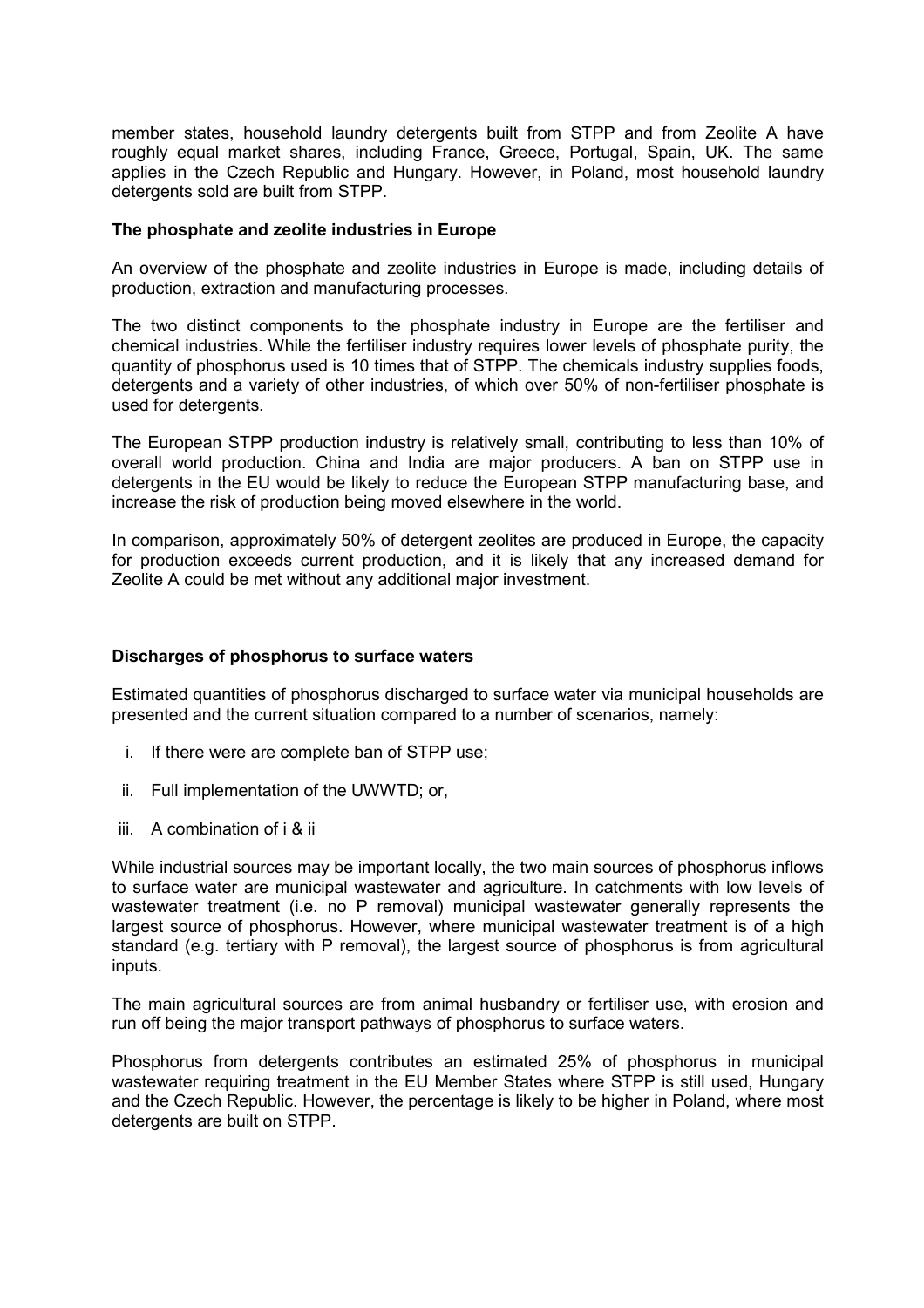Phosphorus discharges are reduced considerably by both banning STPP from detergents and improvements to wastewater treatment. However, their combined effect is less than the sum of the individual effects. Even following full implementation of the UWWTD, significant quantities of phosphorus would still be discharged to surface waters, from dispersed populations and population centres less than 10,000, and in non-sensitive areas.

### **Overall Conclusions and Recommendations**

A number of countries have been successful in reducing eutrophication through implementation of measures to reduce phosphorus loads. Notable examples are Lake Geneva in Switzerland, Lake Erie in the USA and Lake Endine in Italy. In all cases the results indicate that a phosphorus reduction of 70%-90%<sup>1</sup> is necessary to significantly reduce eutrophication and improve trophic status.

A ban on the use of phosphate based detergents can achieve a phosphorus load reduction of up to 40% entering surface water bodies, which is not sufficient in isolation to result in any substantial improvements. Furthermore, improvements in wastewater treatment to fully comply with the UWWTD would only result in typical phosphorus reductions of around 30%. As demonstrated by Switzerland, the USA and Italy, the greatest improvements in lakes and rivers were observed where a combination of reduced detergent phosphorus and improved wastewater treatment were implemented, thereby achieving the required 70-90% reduction in external load.

The main sources of phosphorus entering surface waters are from municipal wastewater and agriculture. However, relative contributions vary depending on the nature of catchment landuse activities. For example, in areas without intensive agriculture (lake Geneva's catchment, lake Endine), municipal wastewater is the major source of phosphorus and in these areas improved wastewater treatment has been effective in reducing eutrophication. On the other hand, in catchments with intensive agriculture (e.g. lake Sempach in Switzerland, Wallonia, lower Rhine), agricultural inputs of phosphorus may represent a major source and a combination of measures including improved wastewater treatment and adoption of best land management practices should be employed.

Although the full implementation of the UWWTD will result in substantial reductions in phosphorus loads, discharges of wastewater without phosphorus removal would continue in sensitive areas, where the population is dispersed or in centres up to 10000 population equivalents. Further action to reduce phosphorus loads entering surface waters may be required in these areas.

Based on the results of life cycle analysis, Zeolite A was found to be a suitable alternative to STPP for use a detergent builder. Only minor differences were observed in overall production cost in terms of energy used and sludge produced. Additionally, Zeolite A was found to be non toxic to aquatic fauna and humans and produces less toxic waste by-products when extracted from bauxite than phosphorus containing rocks (e.g. tailings produced include the heavy metals quantities are relatively minor. Furthermore, Zeolite A based detergents is generally accepted by EU Member States and consumers as an efficient and acceptable alternative to STPP based ones. The life cycle analysis concluded that 'any decision on the selection of a detergent builder should be based on other factors'.

 $\overline{a}$ 

 $1$  Compared to 100% STPP based detergents and no nutrient removal from wastewater